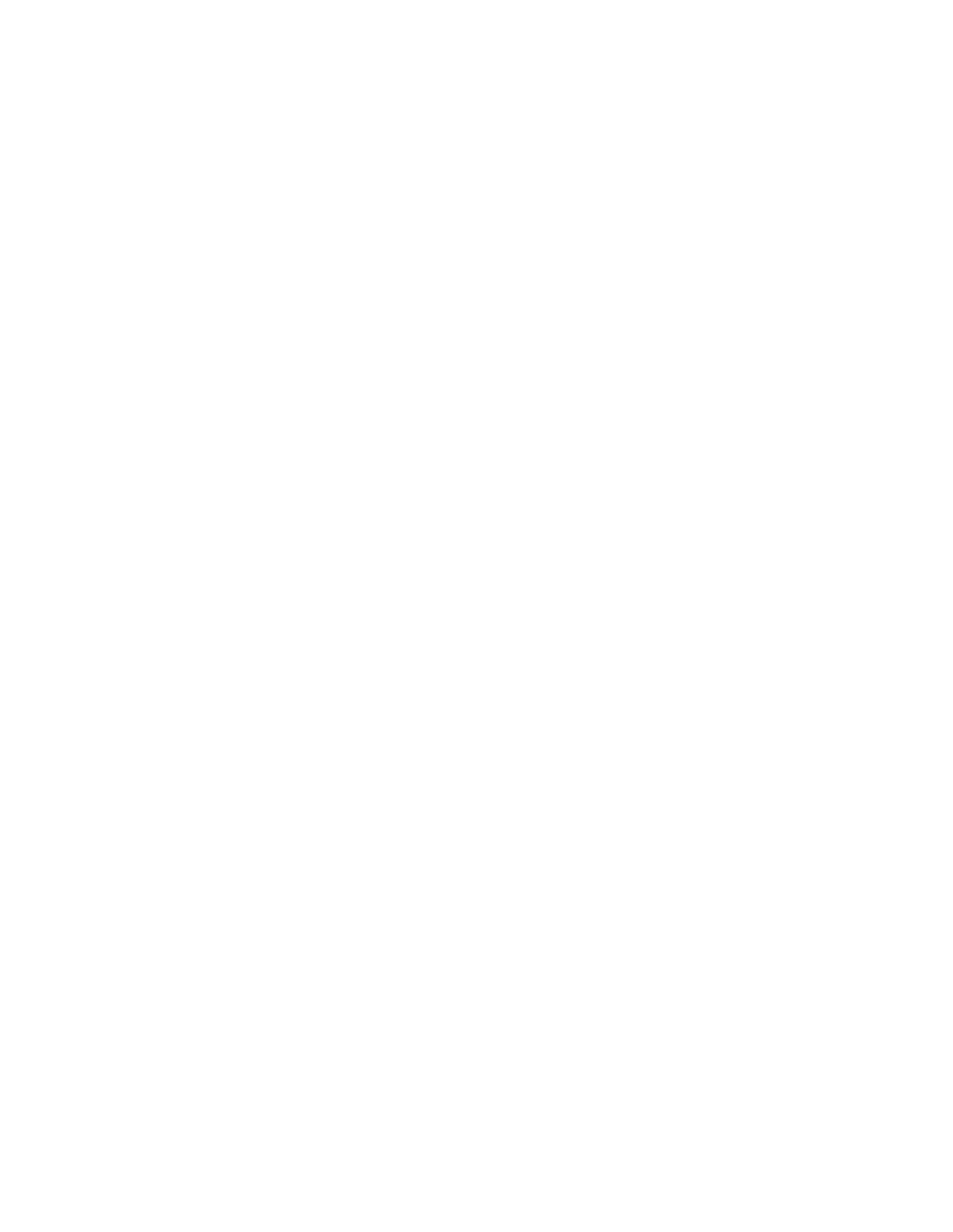

Nick Turse is the associate editor and research director of Tomdispatch.com. He has written for the Los Angeles Times, the San Francisco Chronicle, the Nation, the Village Voice, and regularly for Tomdispatch.

This essay first appeared at Tomdispatch.com

© Nick Turse 2007



WRITING WORTH READING FROM AROUND THE WORLD www.coldtype.net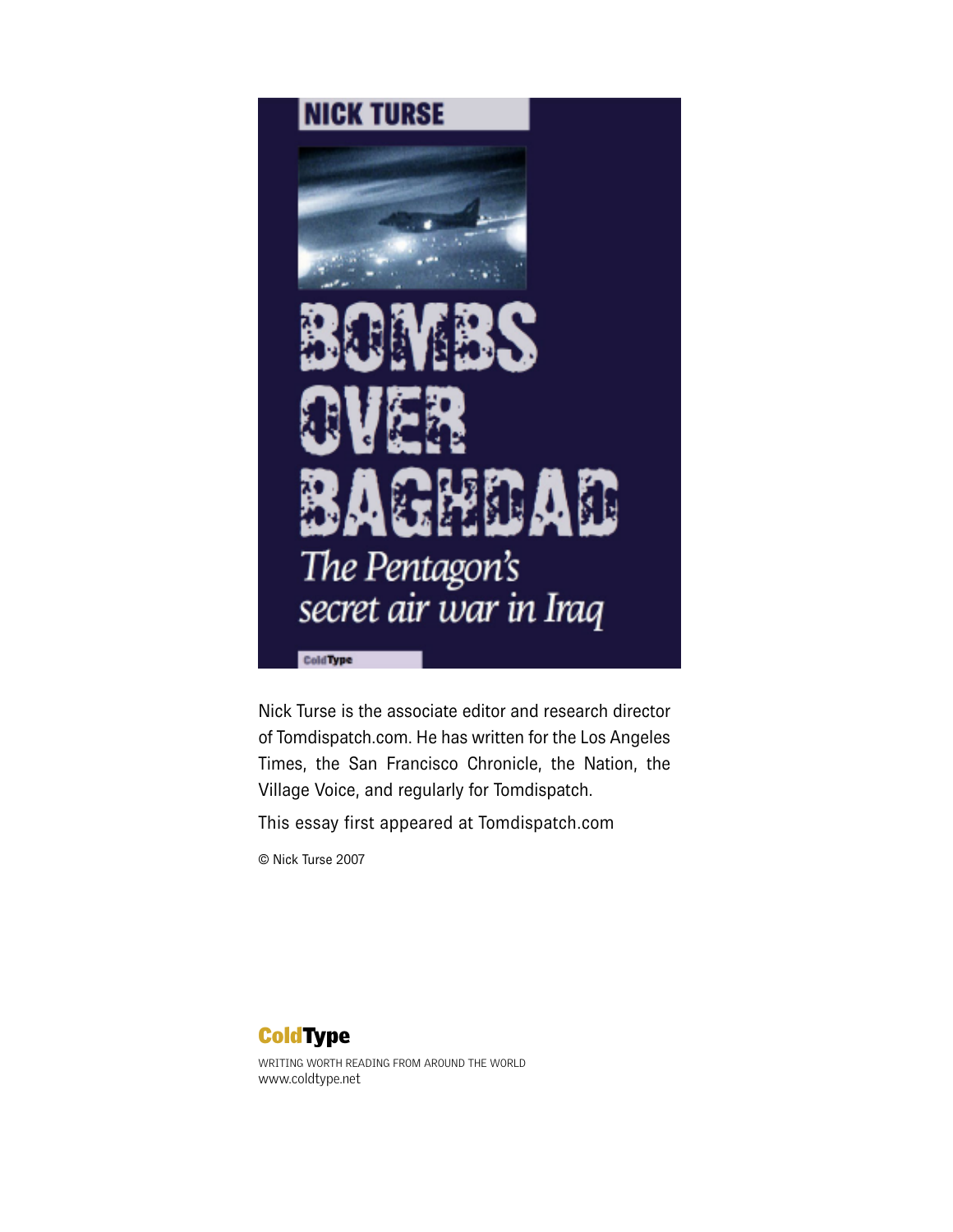#### **INTRODUCTION**

#### *By Tom Engelhardt*



t the beginning of 2007, in a typical air strike of the Iraq War, two missiles were fired at targets somewhere in the city of Ramadi, capital of al-Anbar province in the heartland of the Sunni insurgency, in the course of a battle with American forces stationed there. According to newspaper accounts, "18 insurgents" were killed.

Air power has, since World War II, been the American way of war. The invasion of Iraq began, after all, with a dominating show of air power that was meant to "shock and awe" – that is, cow – not just Saddam Hussein's regime, but the whole "axis of evil" and other countries the Bush administration had in its mental gun sights. Among the largest of America's "permanent" megabases in Iraq is Balad Air Base with the sorts of daily air-traffic pile-ups that you would normally see over Chicago's O'Hare Airport. And yet, as Tomdispatch.com has written numerous times over these last years, reporters in Iraq almost determinedly refuse to look up or report on the regular, if intermittent, application of American air power especially to heavily populated neighborhoods in Iraq's cities.

Now, the Bush "surge" is officially beginning. Little about it is strikingly new or untried – except possibly the unspoken urge to ratchet up the use of air power in Iraq, the only thing a Pentagon with desperately overstretched ground forces really has to throw into the escalation breach (as in recent months it has drastically escalated the use of air power in Afghanistan). Pepe Escobar, the superb globe-trotting correspondent for Asia Times, has recently warned that the new Bush administration "plan" signals "the dire prospect... of a devastating air war over Baghdad" in which "Iraqification-cum-surge" will prove "a disaster mostly for every Baghdadi caught in the crossfire."

Julian E. Barnes of the Los Angeles Times recently reported that the U.S. Air Force has the Iraqi itch and is getting ready to scratch it. Air Force commanders are preparing for a "heightened role in the volatile region." They are, he reported, already "gear-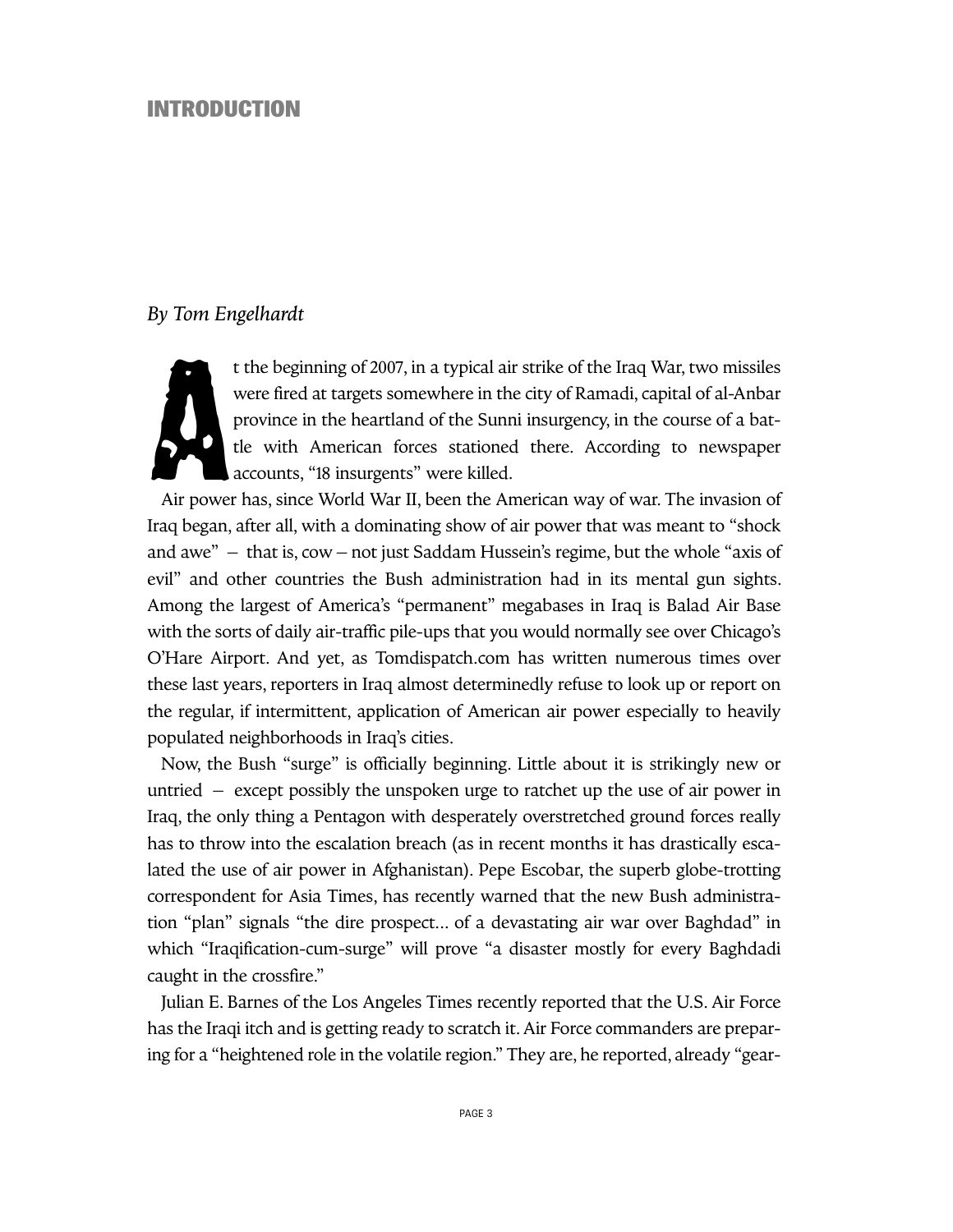## **INTRODUCTION**

ing up for just such a role in Iraq as part of Bush's planned troop increase" – an expansion of air power that "could include aggressive new tactics designed to deter Iranian assistance to Iraqi militants… [and] more forceful patrols by Air Force and Navy fighter planes along the Iran-Iraq border to counter the smuggling of bomb supplies from Iran."

Until now, U.S. air power in Iraq has been a non-story – if you weren't an Iraqi. In the coming months, however, it may force its way onto the front pages of our papers and onto the nightly TV news – but not if the Pentagon has anything to say about it.Doing some journalistic sleuthing, Nick Turse has discovered just how secretive the Pentagon has been about offering any significant information on the size, scope, and damage involved in its air operations over Iraq. The story of this secret American air war is now told for the first time.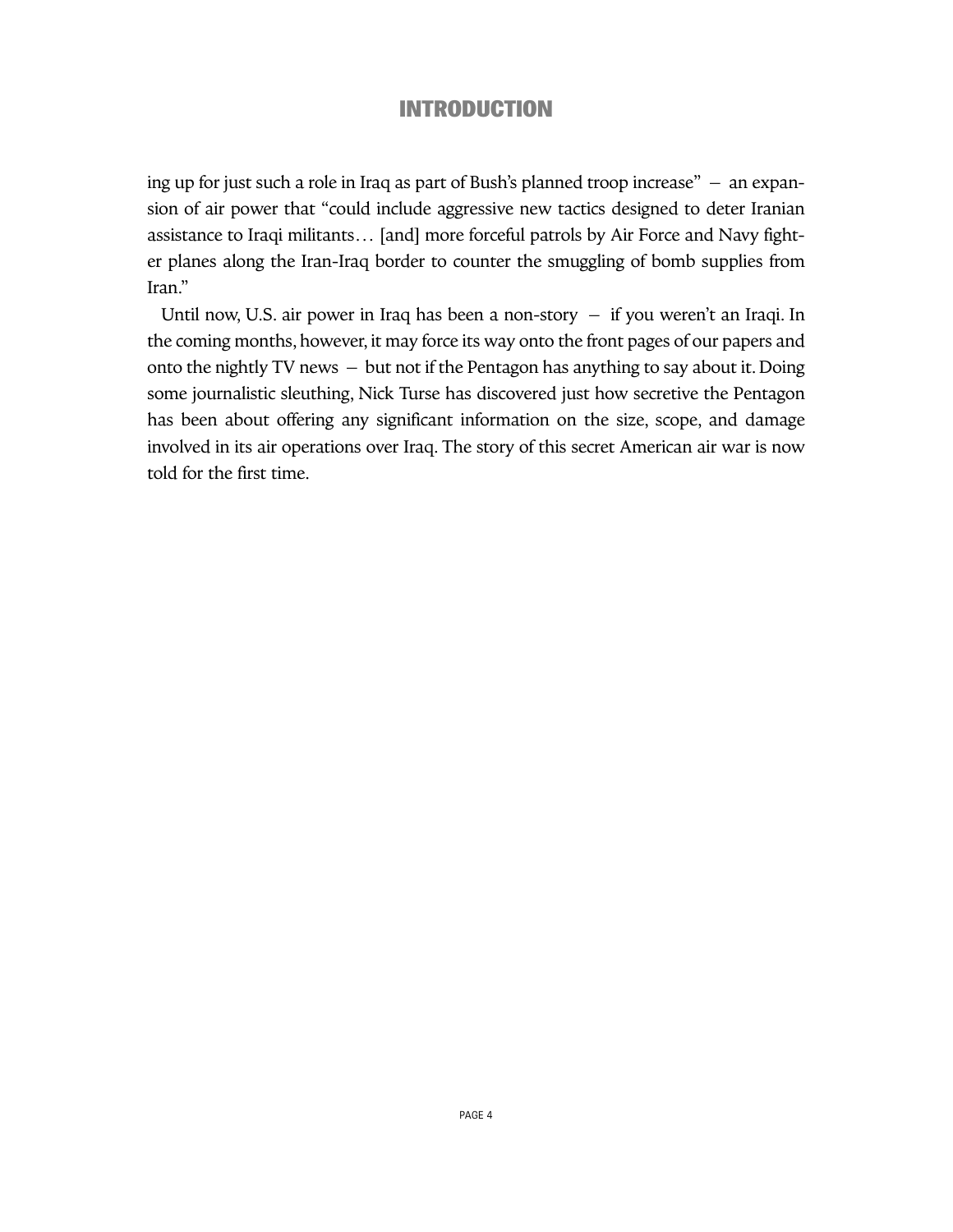# **Bombs over Baghdad**

*The Pentagon's Secret Air War in Iraq*

### **By Nick Turse**

**A** secret air war is being waged in Iraq – often in and around that country's population centers – about which we can find out little. The U.S. military keeps information on the munitions expended in its air efforts under tight wraps, refusing to offer details on the scale of use and so minimizing the importance of air power in Iraq. But expert opinion holds that the forms of aerial assault being employed in that country, though hardly covered in our media, may account for most of the U.S. and coalition-attributed Iraqi civilian deaths since the 2003 invasion.

While some aspects of the air war remain a total mystery, Air Force officials do acknowledge that U.S. military and coalition aircraft dropped at least 111,000 pounds of bombs on targets in Iraq in 2006. This figure, 177 bombs in all, does not include guided missiles and unguided rockets fired, or cannon rounds expended; nor, according to a U.S. Central Command Air Forces (CENTAF) spokesman, does it take into account the munitions used by some Marine Corps and other coalition aircraft or any of the Army's helicopter gunships. Moreover, it does not include munitions used by the armed helicopters of the many private security contractors flying their own missions in Iraq.

# **Air War, Iraq: 2006**

In statistics provided to Tomdispatch, CENTAF reported a total of 10,519 "close air support missions" in Iraq in 2006, during which its aircraft dropped 177 bombs and fired 52 "Hellfire/Maverick missiles." These air strikes presumably included numerous highly publicized missions ranging from the January air strike outside the town of Baiji that reportedly "killed a family of 12," including at least three women and three young children, to the December attack on an insurgent safehouse in the Garma area, near Fallujah, that reportedly killed "two women and a child" in addition to five guerillas. Then there were the even less well remembered events, such as those on July 28th when, according to official reports, an Air Force Predator unmanned aerial vehicle destroyed an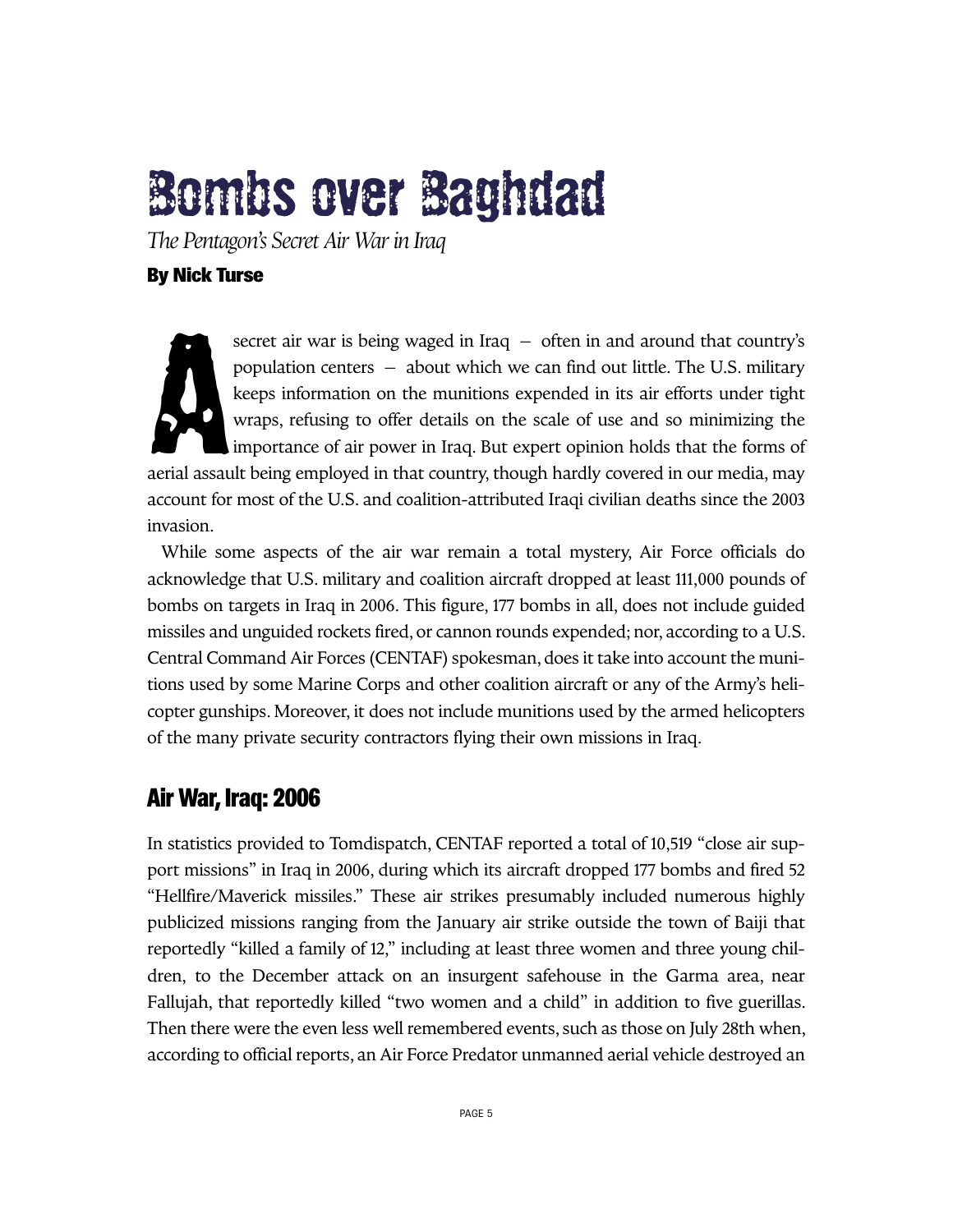"anti-Iraqi forces" vehicle with Hellfire missiles, while Air Force F-16 Fighting Falcons "expended a GBU-12,destroying an anti-Iraqi forces location," both in the vicinity of the city of Ramadi.

The latter weapon,Guided Bomb Unit-12, a laser-guided bomb with a 500-pound general purpose warhead, was the most frequently used bomb in Iraq in 2006, according CENTAF statistics provided to Tomdispatch. In addition to the ninety-five GBU-12s "expended," sixty-seven satellite-guided, 500-pound GBU-38s and fifteen 2,000-pound GBU-31/32 munitions were also dropped on Iraqi targets last year, according to official Air Force figures.

One weapon conspicuously left out of this total is rockets  $-$  such as the 2.75-inch Hydra-70 rocket which can be outfitted with various warheads and is fired from fixedwing aircraft and most helicopters. The number of rockets fired is withheld from the press so as, according to a CENTAF spokesman, not to "skew the tally and present an inaccurate picture of the air campaign." The number of rockets fired may be quite significant as, according to a 2005 press release issued by Sen. Patrick Leahy (D-VT), who helped secure a \$900 million Hydra contract from the Army for General Dynamics, "the widely used Hydra-70 rocket... has seen extensive use in Afghanistan and Iraq... [and] has become the world's most widely used helicopter-launched weapon system." Early last year, Sandra I. Erwin of National Defense Magazine noted that the U.S. military was looking to the Hydra to serve as a low-cost weapon for Iraq's urban areas. "The Army already buys and stockpiles thousands of the 2.75-inch Hydra rockets, and is seeking to equip as many as 73,000 with the laser kits, under a program called 'advanced precision kill weapon system,' or APKWS. The Navy would purchase 8,000 for Marine Corps helicopters," she wrote.

The number of cannon rounds fired – some models of the AC-130 gunship, for instance, have a Gatling gun that can fire up to  $1,800$  rounds in a single minute  $-$  is also a closely guarded secret.The official reason given is that "special forces often use aircraft such as the AC-130" and since "their missions and operations are classified, so therefore these figures are not released."

Repeated inquiries concerning another reporter's statistics on cannon rounds fired by CENTAF aircraft prompted the same official to emphatically state in an email: "WE DO NOT REPORT CANNON ROUNDS." His superior officer, Lt. Col. Johnn Kennedy, the Deputy Director of CENTAF Public Affairs, followed up, noting: "Glad to see you appreciate the tremendous efforts [my subordinate] has already expended on you. Trust me,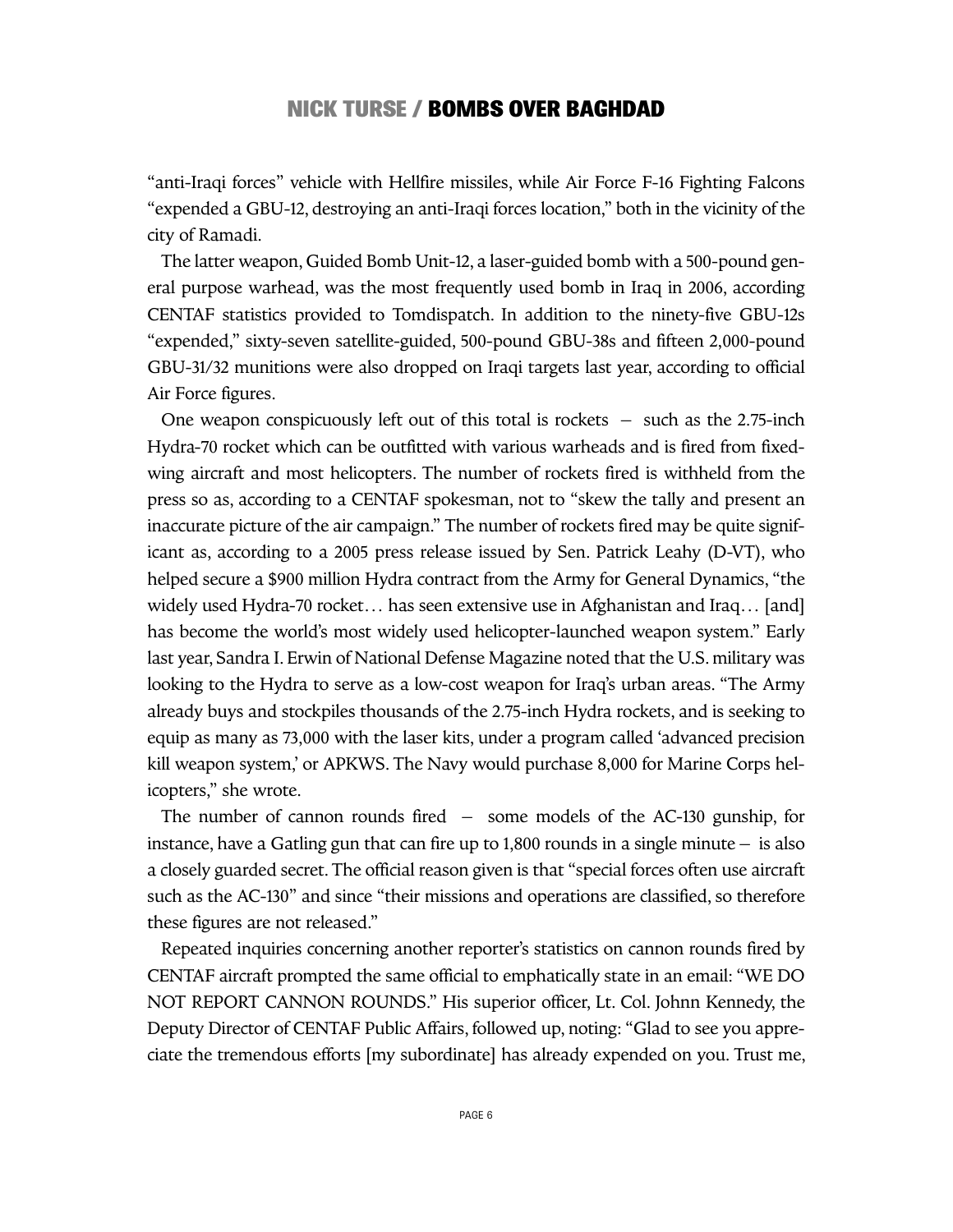it's probably much more significant than the relentless pursuit of the number of cannon rounds."

But the number of cannon rounds and rockets fired by U.S. aircraft is not an insignificant matter, according to Les Roberts, formerly an epidemiologist for the World Health Organization in Rwanda during that country's civil war and an expert on the human costs of the war in Iraq. According to Roberts, who was last in Iraq in 2004 (where, he says, he personally witnessed "the shredding of entire blocks" in Baghdad's Sadr City by aerial cannon fire), "rocket and cannon fire could account for most coalition-attributed civilian deaths." He adds, "I find it disturbing that they will not release this [figure], but even more disturbing that they have not released such information to Congressmen who have requested it."

Non-CENTAF military officials were equally tight-lipped about such munitions – at least with me. A Public Affairs officer from U.S. Central Command told me that the Command didn't track such information. When I questioned a coalition spokesman in Baghdad about the number of rockets and cannon rounds fired by Army and Marine Corps helicopters in Iraq in 2006, I was told, "We cannot comment on your inquiry due to operational security."

I then pointed out that just last month, in National Defense Magazine, Col. Robert A. Fitzgerald, the Marine Corps' head of aviation plans and policy, was quoted as saying that, in 2006, "Marine rotary-wing aircraft flew more than 60,000 combat flight hours, and fixed-wing platforms completed 31,000. They dropped 80 tons of bombs and fired 80 missiles, 3,532 rockets and more than 2 million rounds of smaller ammunition."

When asked if this admission had endangered operational security, the spokesman responded, "I cannot comment on the policies or release authority of a Marine colonel."

While the Marine Corps' statistics presumably include totals of munitions used in Afghanistan, where American air power has played a large role in the fighting, they do remind us that the minimal figures given out by CENTAF don't give an accurate picture of the air war in Iraq. These particular totals are, according CENTAF, "separate from the data provided" to Tomdispatch on Iraqi bomb and missile expenditure in 2006.

# **"Relentless Pursuit"**

Since the U.S. invasion of Iraq in 2003, the American air war in Iraq, often targeting urban areas, has been given remarkably short shrift in the media. In 2004, Tom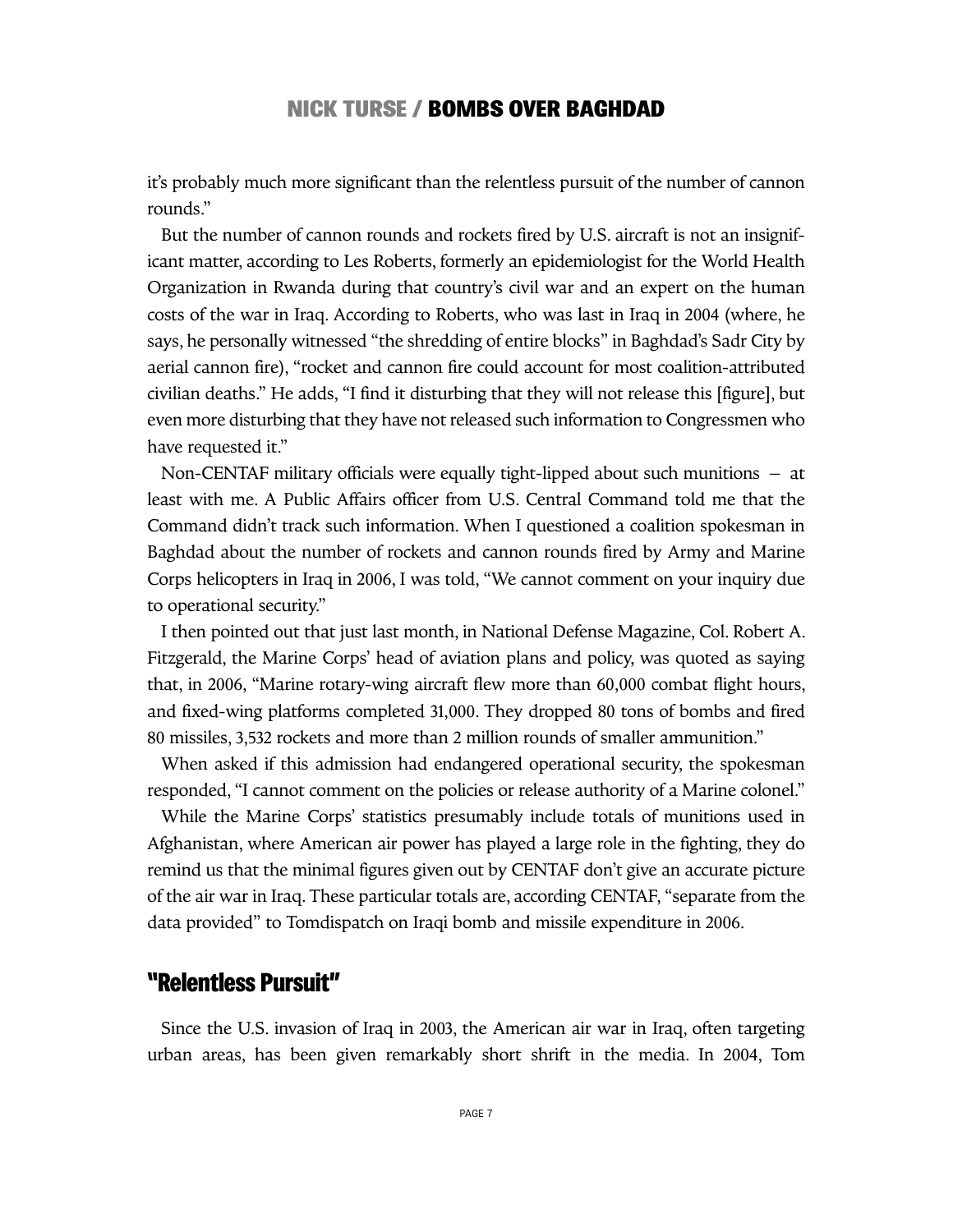Engelhardt, writing at Tomdispatch, called attention to this glaring absence. Seymour Hersh's seminal piece of reportage, "Up in the Air," published in the New Yorker in late 2005, ushered in some mainstream attention to the subject. Articles by Dahr Jamail, an independent journalist who covered the American occupation and war in Iraq, before and after the Hersh piece, are among the smattering of pieces that have offered glimpses of the air campaign and its impact. To date, however, the mainstream media has not, to use the words of Lt.Col. Kennedy, engaged in a "relentless pursuit of the number of cannon rounds" fired or any other aspect of the air war or its consequences for the people of Iraq.

While we will undoubtedly never know the full extent of the human costs of the U.S. air campaign, just a few dogged reporters assigned to the air-power beat might, at the very least, have offered some sense of this one-sided air war. Since this has not been the case, we must rely on the best available evidence. One valuable source is a national cross-sectional cluster sample survey of mortality in Iraq since the 2003 invasion.Carried out by epidemiologists at Johns Hopkins University's Bloomberg School of Public Health and Iraqi physicians organized through Mustansiriya University in Baghdad, it estimated 655,000 "excess Iraqi deaths as a consequence of the war." The study,published in the British medical journal, The Lancet, in October 2006, found that from March 2003 to June 2006,13% of violent deaths in Iraq were caused by coalition air strikes. If the 655,000 figure, including over 601,000 violent deaths, is anywhere close to accurate  $-$  and the study offered a possible range of civilian deaths that ran from 392,979 to 942,636 – this would equal approximately 78,133 Iraqis killed by bombs, missiles, rockets, or cannon rounds from coalition aircraft between March 2003 when the invasion of Iraq began and last June when the study concluded.

There are indications that the U.S. air war has taken an especially grievous toll on Iraqi children. According to statistics provided to Tomdispatch by The Lancet study's authors, 50% of all violent deaths of Iraqi children under 15 years of age, between March 2003 and June 2006, were due to coalition air strikes.

The Lancet study used well-established survey methods, which have been proven in conflict zones from Kosovo to the Congo, and interviewers actually inspected death certificates from 92% of the households surveyed where they were requested (which they did 87% of the time). The Iraq Body Count Project, a group of researchers based in the United Kingdom who maintain a public database of Iraqi civilian deaths resulting from the war, carefully restricts itself to the sparser media reports of civilian fatalities that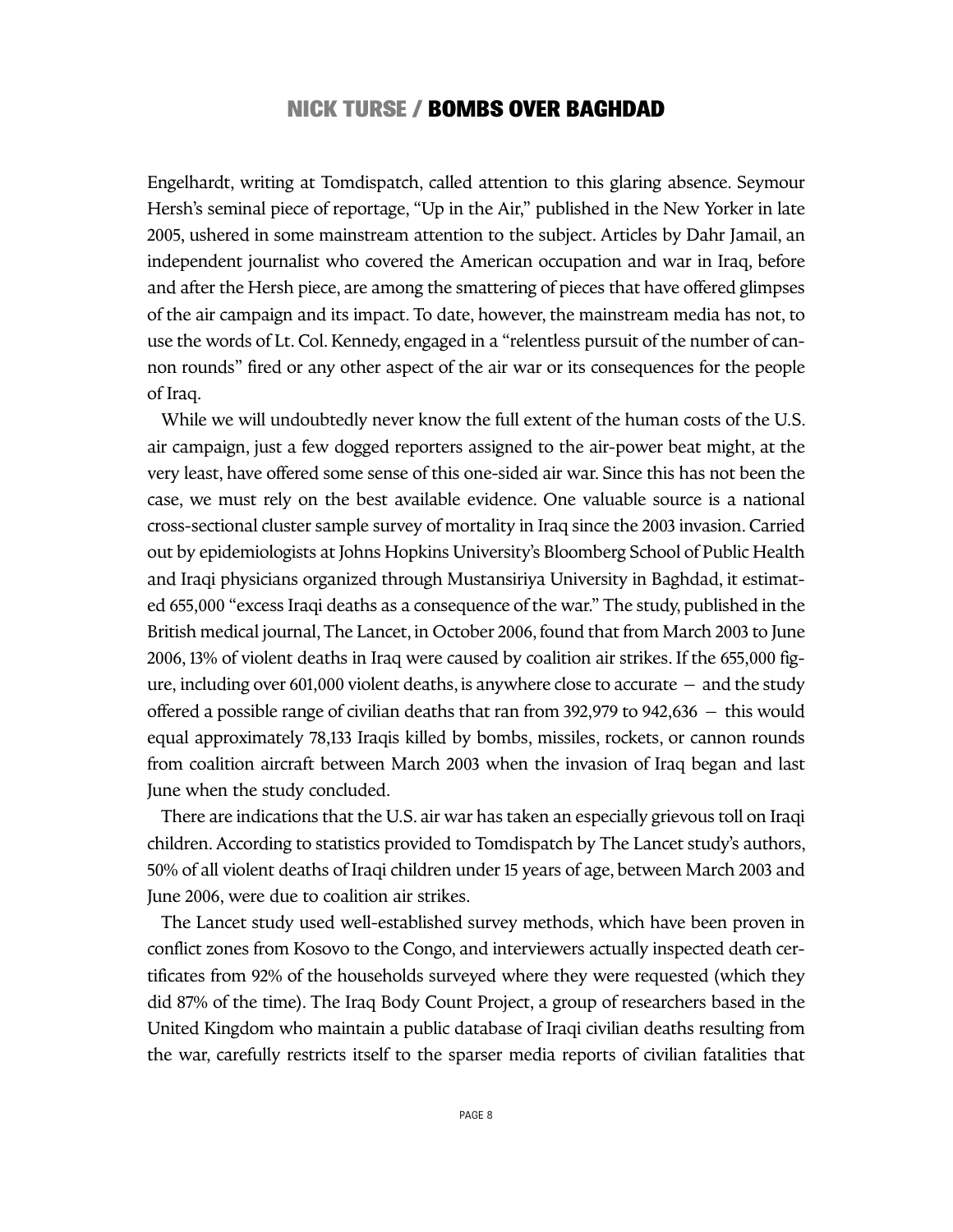come out of Iraq. While a much lower number (currently the range of media-reported deaths stands at: 55,441-61,133) than the The Lancet's findings, an analysis of their carefully limited data also offers a glimpse of the human costs of the air war.

Statistics provided to Tomdispatch by the Iraq Body Count Project show that since the U.S. invasion in 2003, coalition air strikes have, according to media sources alone – which as we know have covered the air war poorly – caused between 15,593-17,067 Iraqi civilian casualties, including 3,625-4,093 deaths. Last year, media reports listed between 169-200 Iraqis killed and 111-112 injured in twenty-eight separate coalition air strikes, according to the IBC project.

These numbers also appear to be on the rise.In an email message to Tomdispatch last month, John Sloboda, the co-founder and spokesperson for the IBC Project, notes that the "vast majority [of lethal air strikes] have been in the last half of the year."

When asked about the modest air power casualty figures provided by the Iraq Body Count Project and whether CENTAF accepts them, Lt. Col. Kennedy dodged the question, telling Tomdispatch, "We do not track such numbers and so cannot comment on the Project's efforts or validity." He had a similar answer when it came to The Lancet study's findings.

Asked about the assertion that the second half of 2006 was much deadlier for Iraqis due to U.S. air strikes and the possible reasons for this, Kennedy waxed eloquent, "War, by its very nature has ebbs and flows, and we constantly review the application of airpower to best support the forces on the ground in theater. We view this as simply part of our contract to the warfighters. As we do not discuss operational aspects of missions, I'll decline further comment."

Kennedy went on to say that the U.S. makes "every effort" to "minimize collateral damage regardless of whether the enemy is on open ground or within the confines of a city." Just days ago, in the Los Angeles Times, Lt. Gen. Carrol H. "Howie" Chandler, the Air Force's Deputy Chief of Staff for Operations, Plans and Requirements, expanded on this line of thought, noting, "I wouldn't automatically write off air power in an urban environment for fear of collateral damage… We have the capability with precision targeting and the new weapons to operate in an urban environment."

Sarah Sewall, who served as Deputy Assistant Secretary of Defense from 1993 to 1996 and is now Director for the Carr Center for Human Rights Policy at Harvard, agrees that air power has a role to play in urban operations, and may even mitigate civilian harm in